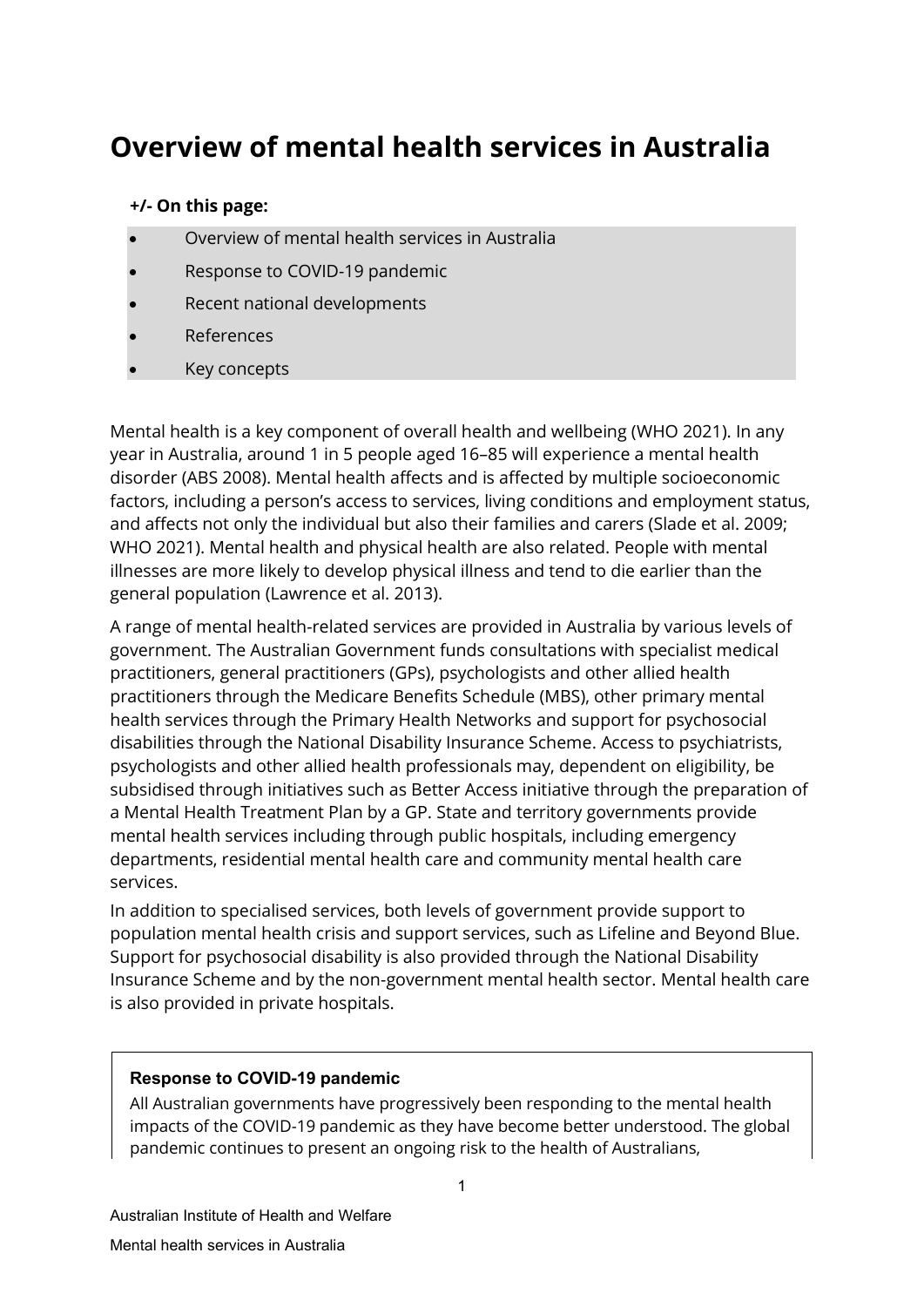notwithstanding the measures that have largely protected Australians from the worst impacts of the virus.

In March 2020, the Australian Government expanded Medicare-subsidised telehealth service to allow Australians to access health services from home or place of care and help limit the potential exposure of patients and health practitioners to the virus. This included new temporary MBS items for service providers to provide telehealth services, either by videoconference or by telephone, as a substitution for existing face to face MBS consultation services (DoH 2020). The Australian Government subsequently announced additional funding for crisis lines (Lifeline, Beyond Blue and Kids Helpline), digital and online services, and support for healthcare professionals. The Australian Government funded Beyond Blue to create a dedicated Coronavirus Mental Wellbeing Support Service to provide free 24/7 mental health support.

From April 2020, surveys have been conducted by the Australian National University, University of Melbourne and headspace to investigate the adverse impacts of the pandemic on the mental health of Australians. More detailed information on these surveys can be found on the [COVID-19 impact on mental health s](https://www.aihw.gov.au/reports/mental-health-services/mental-health-services-in-australia/report-contents/covid-19-impact-on-mental-health)ection.

In May 2020 the National Cabinet endorsed the National Mental Health and Wellbeing Pandemic Response Plan (NMHC 2020) and the Australian Government committed an additional \$48.1 million in support of its priority actions. The National Cabinet agreed on using the 3-step framework, a guide to easing the restrictions in many states and territories. Also in May, the Australian Government appointed Dr Ruth Vine as Australia's first Deputy Chief Medical Officer for Mental Health.

In August 2020, MBS subsidised services under the Better Access initiative was expanded to provide 10 additions to the MBS-subsidised individual psychological therapy sessions for people in areas subject to lockdown restrictions. In the 2020–21 Federal Budget in October 2020, access was expanded to these 10 additional sessions to all Australians. More information on the Australian Government response to COVID-19 can be found on th[e Better Access page.](https://www.health.gov.au/initiatives-and-programs/better-access-initiative?utm_source=health.gov.au&utm_medium=callout-auto-custom&utm_campaign=digital_transformation)

From January 2022, telehealth services have been made an ongoing feature of MBS arrangements (DoH 2022a).

State and territory governments have also introduced a range of mental health support packages to better support the mental health and wellbeing of their residents including provision for existing specialised mental health services to explore COVID-19 safe methods of service delivery and support for new and existing clients. More information on the responses of state and territory governments can be found on the websites of the respective health departments.

### **Recent national developments**

In November 2020, the Productivity Commission released the final report of the [Mental](https://www.pc.gov.au/inquiries/completed/mental-health/report)  [Health Inquiry,](https://www.pc.gov.au/inquiries/completed/mental-health/report) a guide to reforming Australia's mental health system to create a personcentred mental health system (Productivity Commission 2020). The Productivity Commission found that Australia's current mental health system is not comprehensive, and that reform of the mental health system would produce large benefits in quality of life for people with mental ill-health valued at up to \$18 billion annually, with an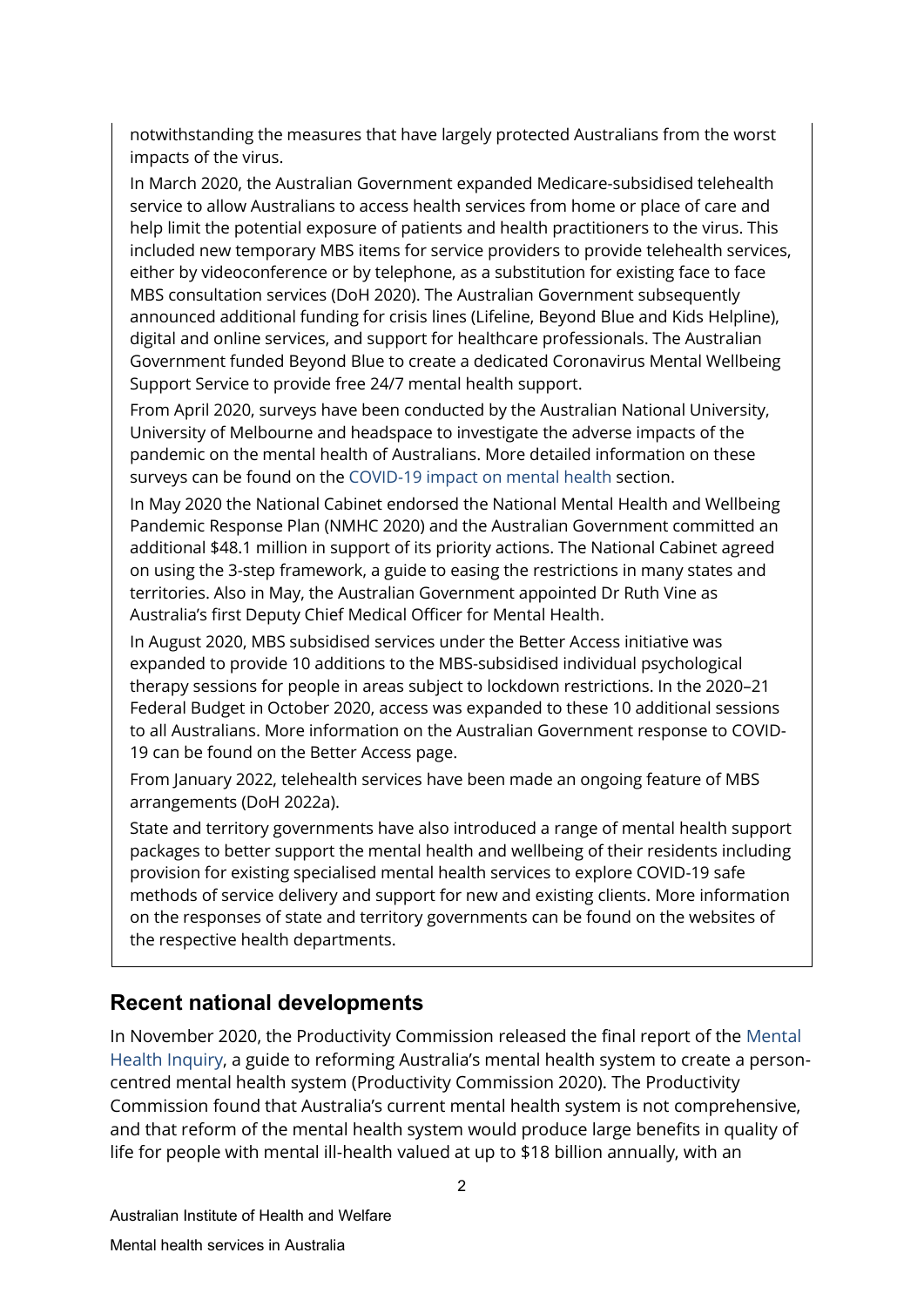additional annual benefit of \$1.3 billion due to increased economic participation. The review placed an emphasis on prevention and early intervention, and on the importance of mental health consumer and carer involvement in all aspects of the mental health system.

The Royal Commission into the Victorian Mental Health System released its report in February 2021, including a reform agenda to redesign Victoria's mental health and wellbeing system (RCVMHS 2021). The Royal Commission determined the present system is not designed to support the diverse needs of people living with mental illness or psychological distress and noted the pressure on the system resulting from the COVID-19 pandemic and 2019–20 severe bushfire season. The Royal Commission's recommendations and proposed reform agenda were based heavily on engagement with people who have lived experience. The Victorian Government accepted all recommendations from the report and has commenced their implementation.

In the 2021–22 Federal Budget, \$2.3 billion over 4 years was allocated to the National Mental Health and Suicide Prevention plan, responding to recommendations from the Productivity Commission's Inquiry Report on Mental Health, the Royal Commission into Victoria's Mental Health System and advice from the National Suicide Prevention Advisor (Department of the Treasury 2021). The plan includes 5 pillars to this investment which address:

- Prevention and early intervention
- Suicide prevention
- Treatment
- Supporting the vulnerable
- Workforce and governance.

A further \$547 million was allocated to support these pillars in the 2022-23 Budget (DoH 2022b).

Through the 2021–22 Budget, \$117 million was provided to establish a comprehensive evidence base to support real time monitoring and data collection for our mental health and suicide prevention systems, enabling services to be delivered to those who need them, and improving mental health outcomes for Australians (Department of the Treasury 2021).

## **References**

ABS (Australian Bureau of Statistics) (2008) *[National Survey of Mental Health and](https://www.abs.gov.au/statistics/health/mental-health/national-survey-mental-health-and-wellbeing-summary-results/latest-release)  [Wellbeing: summary of results, Australia, 2007. ABS cat. no. 4326.0](https://www.abs.gov.au/statistics/health/mental-health/national-survey-mental-health-and-wellbeing-summary-results/latest-release)*, ABS, Canberra, accessed 8 March 2022.